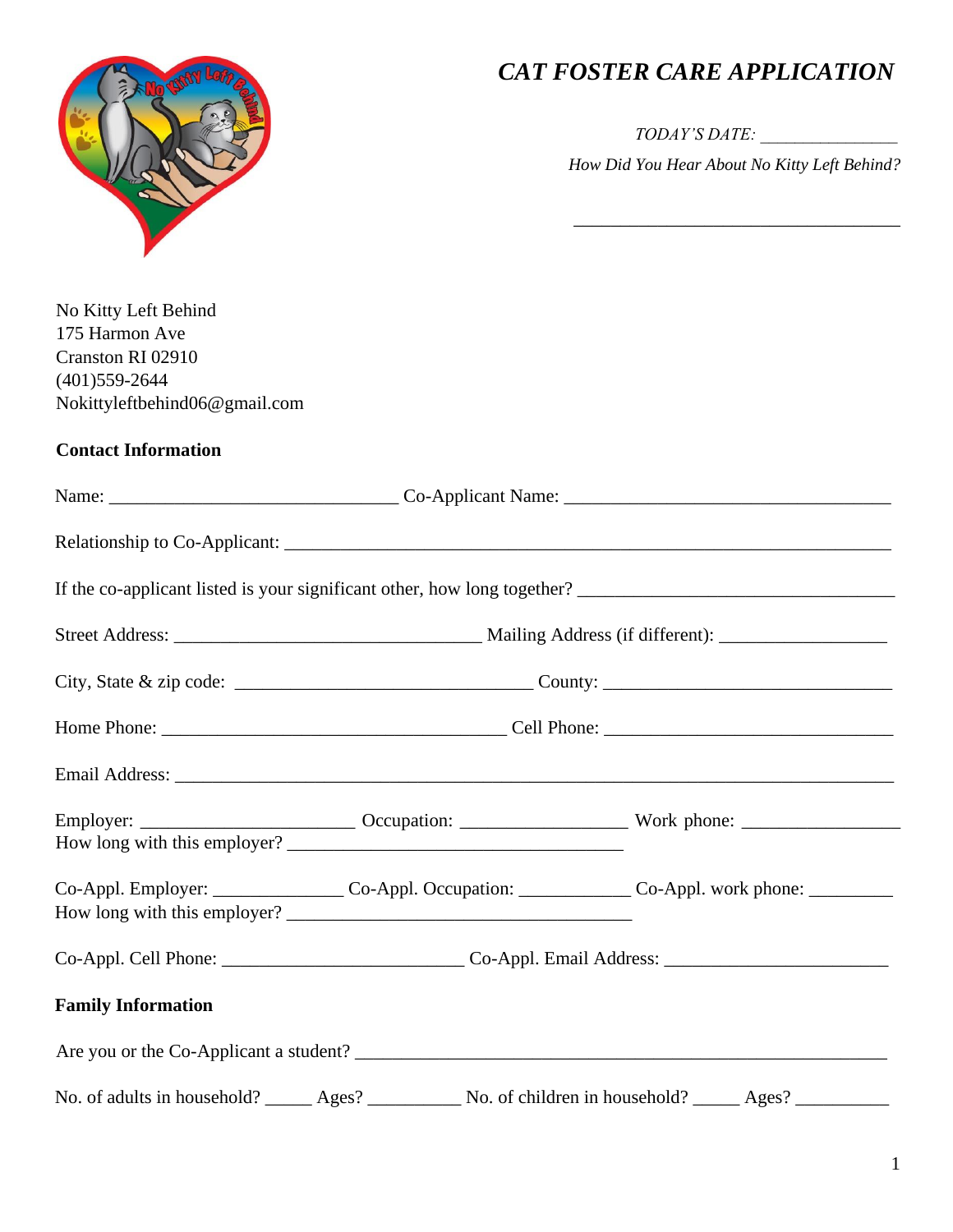| Besides your immediate family, are others residing in your home?<br>Names & Ages of other residents<br>Names & Ages of other residents |                       |
|----------------------------------------------------------------------------------------------------------------------------------------|-----------------------|
| Do they share your interest in fostering? _________________, Is anyone in your home allergic to cats? __________                       |                       |
| <b>Home Information</b>                                                                                                                |                       |
| Do you own or rent your home? __________How long have you lived at your current address? __________                                    |                       |
| Please describe – house, apartment, townhouse, condo? ___________________________Square feet? ________________                         |                       |
|                                                                                                                                        |                       |
|                                                                                                                                        |                       |
| Is a pet deposit required? $\_\_\_\$ Yes $\_\_\_\$ No                                                                                  | Paid? $Yes$ No $\_\_$ |
| <b>Current Pet Information</b>                                                                                                         |                       |
| Please list your current pet(s) – Name, Age, Species (dog/cat), Gender, and Breed ____________________________                         |                       |
|                                                                                                                                        |                       |
|                                                                                                                                        |                       |
|                                                                                                                                        |                       |
| Are your current pets on monthly flea preventive treatment?                                                                            |                       |
| Are your current pets up to date on all vaccinations?                                                                                  |                       |
| Have your current cats been tested for feline leukemia and FIV? ___ Yes ___ No                                                         | Results:              |
| Are your cats current on FELV vaccinations if they go outside? _____ Yes _____ No                                                      | Due date:             |

Do your current pets get along with other cats? If you think there may be a conflict, please describe how your will keep the foster cat separate from your family pet(s) \_\_\_\_\_\_\_\_\_\_\_\_\_\_\_\_\_\_\_\_\_\_\_\_\_\_\_\_\_\_\_\_\_\_\_\_\_\_\_\_\_\_\_\_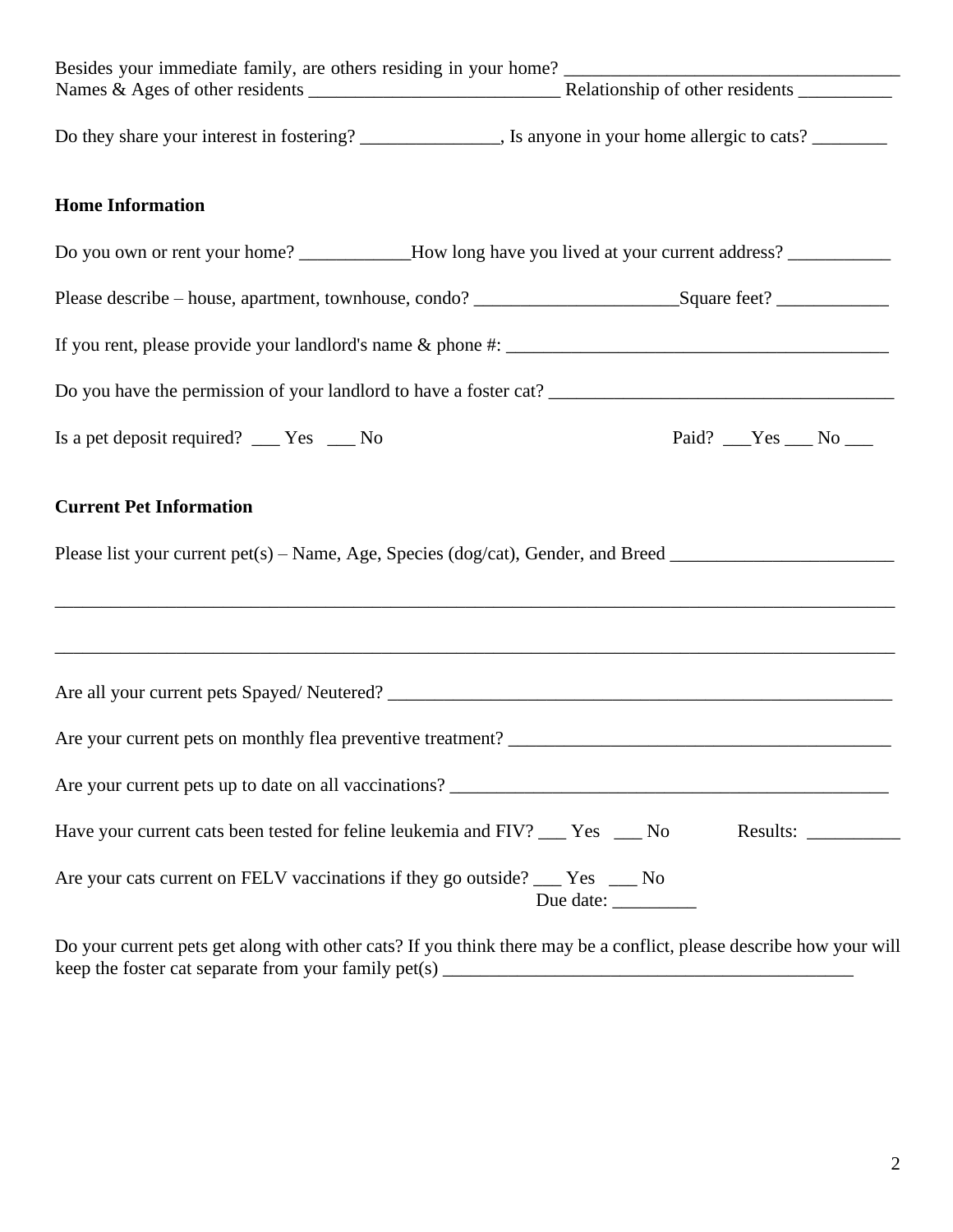## **Foster Information**

How long are you willing to foster a particular animal? (Circle one)

AS LONG AS NEEDED OTHER

\_\_\_\_\_\_\_\_\_\_\_\_\_\_\_\_\_\_\_\_\_\_\_\_\_\_\_\_\_\_\_\_\_\_\_\_\_\_\_\_\_\_\_\_\_\_\_\_\_\_\_\_\_\_\_\_\_\_\_\_\_\_\_\_\_\_\_\_\_\_\_\_\_\_\_\_\_\_\_\_\_\_\_\_\_\_\_\_\_\_

\_\_\_\_\_\_\_\_\_\_\_\_\_\_\_\_\_\_\_\_\_\_\_\_\_\_\_\_\_\_\_\_\_\_\_\_\_\_\_\_\_\_\_\_\_\_\_\_\_\_\_\_\_\_\_\_\_\_\_\_\_\_\_\_\_\_\_\_\_\_\_\_\_\_\_\_\_\_\_\_\_\_\_\_\_\_\_\_\_\_

Please describe where the cat will stay during the day, at night, and when you aren't home: \_\_\_\_\_\_\_\_\_\_\_\_\_\_\_\_\_\_

Are you willing to work with a foster cat on litter box issues should the need arise?

Are you willing to foster a "Special Needs" cat (a cat needing special medical treatment)?

Are you willing to transport the cat for any necessary veterinary care? (Note: No Kitty Left Behind's designated veterinarian is City Kitty at 400 Hope St. in Providence).

\_\_\_\_\_\_\_\_\_\_\_\_\_\_\_\_\_\_\_\_\_\_\_\_\_\_\_\_\_\_\_\_\_\_\_\_\_\_\_\_\_\_\_\_\_\_\_\_\_\_\_\_\_\_\_\_\_\_\_\_\_\_\_\_\_\_\_\_\_\_\_\_\_\_\_\_\_\_\_\_\_\_\_\_\_\_\_\_\_\_

\_\_\_\_\_\_\_\_\_\_\_\_\_\_\_\_\_\_\_\_\_\_\_\_\_\_\_\_\_\_\_\_\_\_\_\_\_\_\_\_\_\_\_\_\_\_\_\_\_\_\_\_\_\_\_\_\_\_\_\_\_\_\_\_\_\_\_\_\_\_\_\_\_\_\_\_\_\_\_\_\_\_\_\_\_\_\_\_\_\_

**Note: No Kitty Left Behind covers the medical expenses for all foster animals. However, our vet care costs are only discounted through a particular vet and therefore they are the only clinic we currently use for routine care. With the obvious exception of a life-threatening medical emergency, if you should decide to take your foster animal to a different vet for convenience or any other reason, No Kitty Left Behind will not be able to cover the cost of the visit. Thank you for your understanding.** 

Are you willing to meet with a potential adopter either at your home or theirs?

## **Foster Care Agreement**

I/we understand that all animals are TEMPORARILY fostered for NKLB and are the wards of NKLB.

I agree to keep any foster animal under my control at all times while I am fostering. Cats must be kept indoors.

If my foster pet(s) shows any sign of health or behavior problems, I understand that I need to contact NKLB immediately.

I will relinquish any foster animal to NKLB upon their request.

If you or your acquaintances should become interested in adopting a foster pet, an adoption application can be acquired through NKLB by email.

NKLB is not responsible for damage or injury to any person, animal, or possession caused by a foster animal.